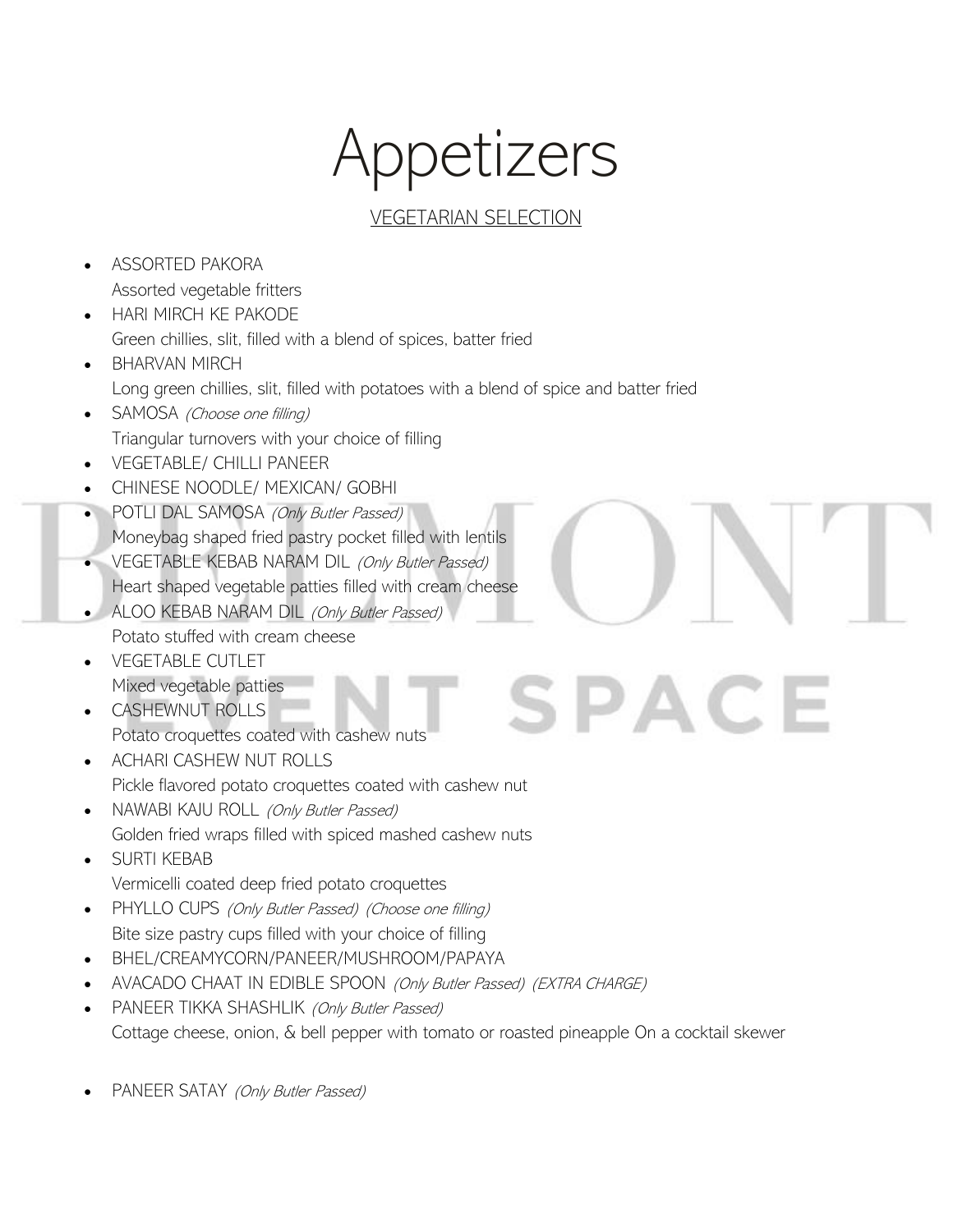Marinated and grilled cubes of cottage cheese served with a spicy peanut sauce

- PANEER TIKKA Tandoori/Achari/Hariyali/Kali Mirch Marinated cubes of cottage cheese char grilled
- PANEER TIKKA ZAFFRANI Marinated cubes of cottage cheese, saffron flavored, char grilled
- TANDOORI PANEER LOLLYPOP Mashed and seasoned char grilled cottage cheese balls
- PANEER CHUTNEY PAKORA Cheese fritters filled with spicy mint chutney or garlic tomato chutney
- PANEER MASALA CUTLET Spiced cottage cheese patties (heart shaped)
- PANEER MASALA FINGERS Spiced cottage cheese fingers crumbed and golden fried
- PANEER METHI TIKKI Cottage cheese patties flavored with fenugreek leaves and spices
- PANEER PAPAD TIKKI
- Crumbled cottage cheese patties coated mixed with papad and fried
- TANDOORI STUFFED MUSHROOM (Only Butler Passed) Mushroom heads filled with crumbled cottage cheese and nuts, grilled to perfection
- GRILLED MUSHROOM WITH GOAT CHEESE (Only Butler Passed) Mushroom heads filled with goat cheese drizzled with pesto sauce
- KACHE KELE KE KEBAB Mashed and seasoned raw banana patties flavored with spices
- DAHI SAUFIYANA KEBAB Deep fried potato medallions made with yogurt and flavored with fennels
- BHUTTE KE CUTLET with chilly jam sauce Mashed and seasoned corn kernel patties
- VEG MINT GOLI Mashed and seasoned potato balls filled with mint sauce
- SUBZ SEEKH KEBAB

Mashed and seasoned vegetables with cottage cheese, set on a wooden skewer, fried golden

- PANEER SPINACH ROLL Spinach and cottage cheese croquette
- HARA BHARA KEBAB Green delight filled with potatoes, spinach and green peas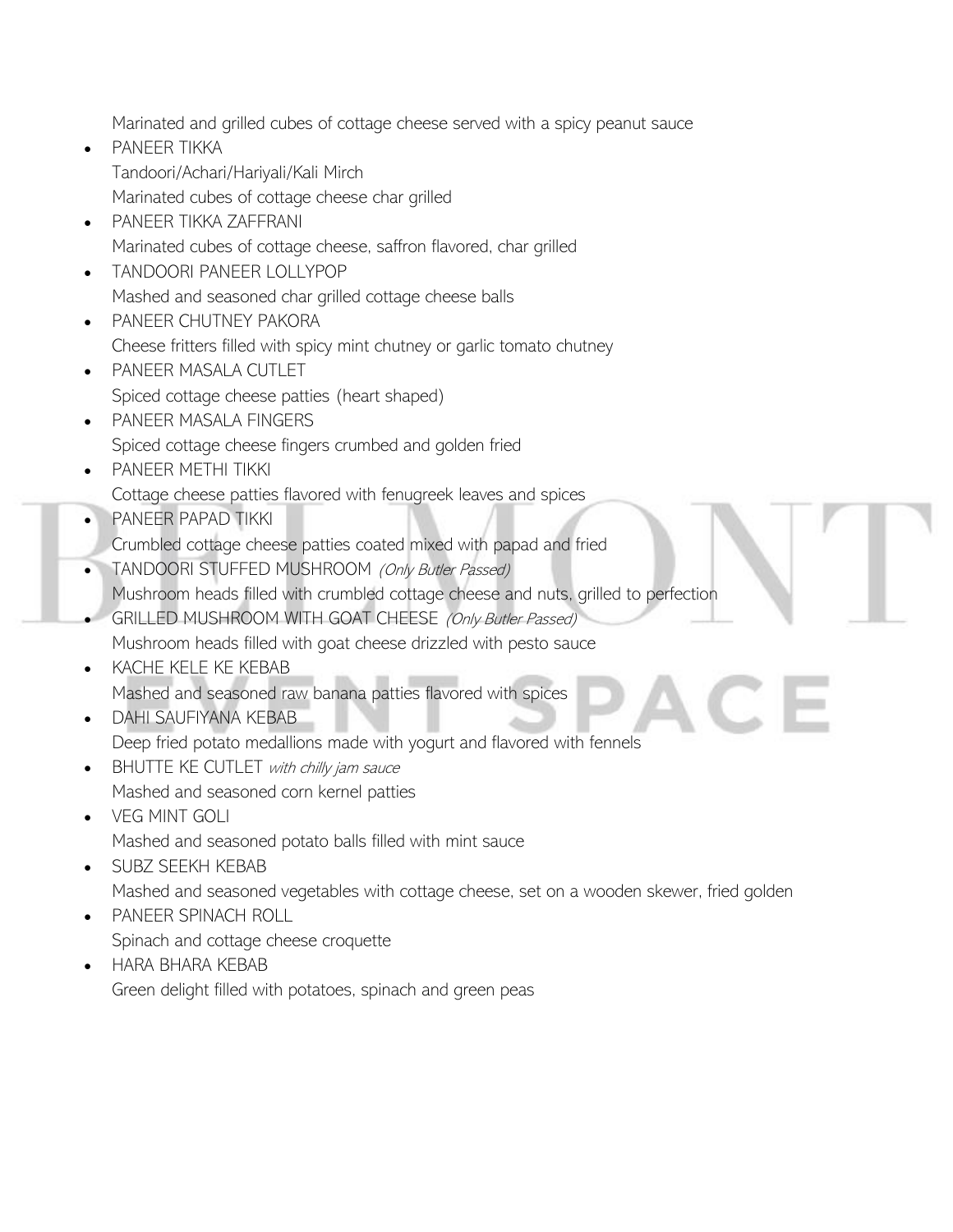

- EGGPLANT or PAO BHAJI CROSTINI (Only Butler Passed) Spicy minced vegetable or roasted egg plant served on bread
- CHILI SESAME TOAST Crisp bread layered with spiced potatoes, mixed vegetable coated with sesame and fried
- SNACK-O-CONES (cones extra) (Only Butler Passed) Kurkuri Bhindi / Channa Jor Garam / Sukha Bhel (Select any one snack, cones available at extra cost)

 $CE$ 

• CORN SHOOTERS (shot glasses extra) (Only Butler Passed)

Stir fried corn, onions and peppers served in a shot glass

- PANEER BHURJI PAPAD CONES (Only Butler Passed) (Extra Cost) Crumbled cottage cheese served in hand rolled papad cones
- LEHSOONI GOBHI Spicy batter fried cauliflower florets tossed in a spicy garlic sauce
- VADA PAV SLIDER
	- Curried leaves tempered potato on a toasted burger bun
- VEG KEEMA SLIDER Spiced minced vegetables on a burger bun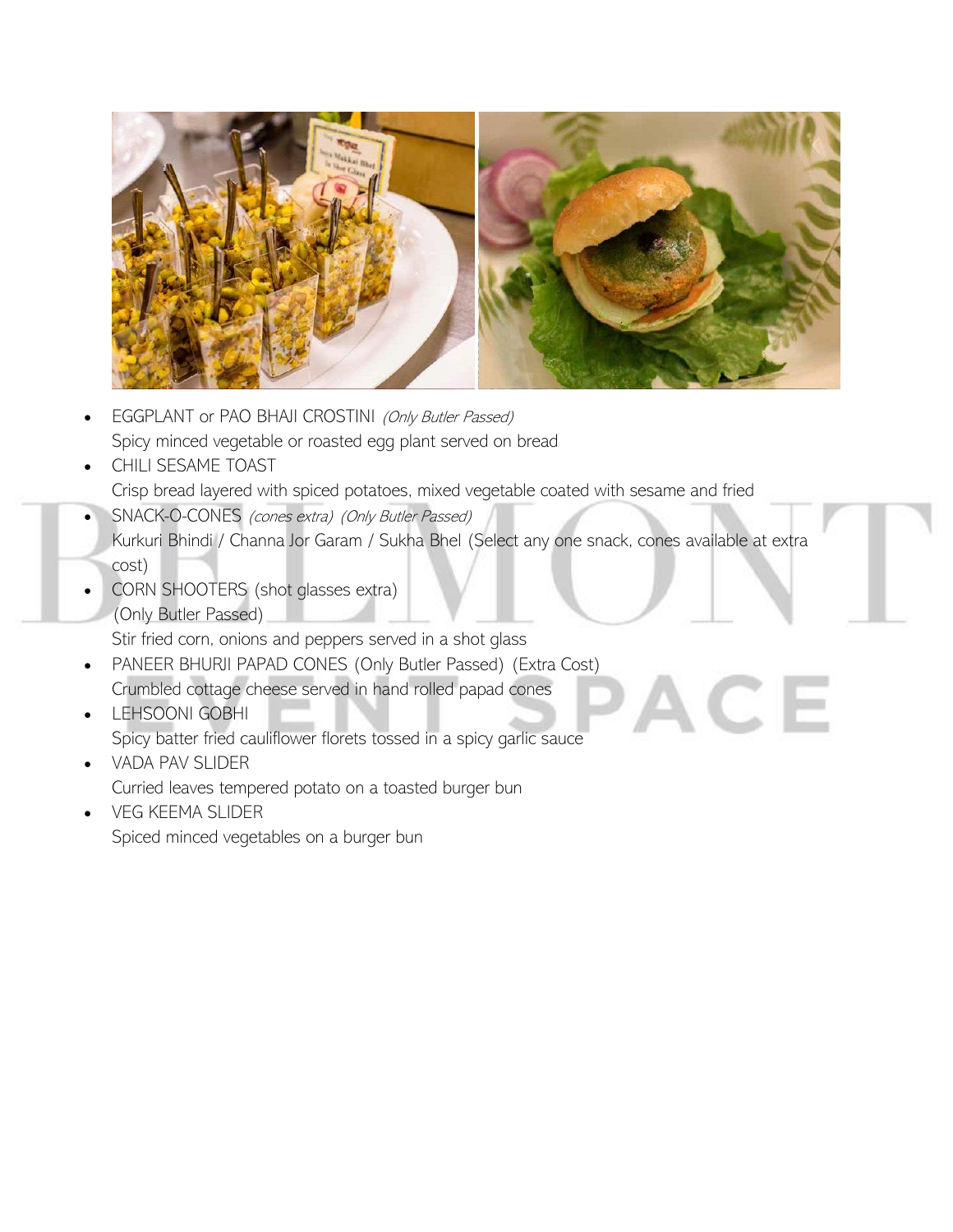# Appetizers

### NON-VEGETARIAN SELECTION

AC.

- SHRIMP (Extra Cost) Tandoori / Jalapeno Lime/ / Kali Mirch/ Achari / Zaffrani / Shrimps prepared to your choice (Select any one flavor)
- SHRIMP LOLLYPOP (Only Butler Passed) Seasoned mince of shrimp balls served on a stick
- SHRIMP TOAST (Only Butler Passed) Toast slices topped with ground shrimp and sesame
- ACHARI FISH TIKKA Pickle marinated fish cooked over charcoal fire
- CALAMARI PERI PERI (Extra Cost) (Only Butler Passed) Calamari marinated with peri-peri sauce fried to perfection
- COCONUT CRUSTED FISH CAKES (Only Butler Passed)
- Seasoned minced of fish coated with shredded coconut deep fried
- MAHI ANARKALI Carom seeds and pomegranate flavored fried fish
- MAACHLI KOLIWADA Fried fish flavored with crushed black pepper and coriander seeds
- FISH AMRITSARI Batter fried fish flavored with caraway seeds
- TANDOORI SALMON ON STICK (Only Butler Passed) Fillets of salmon cooked in clay oven
- TANDOORI SALMON (On Buffet at Extra Cost)
- FISH KALI MIRCH Batter fried fish flavored with crushed black pepper
- AIWAINI FISH TIKKA Cubes of marinated fish cooked over charcoal fire flavored with caraway seeds
- TILI PE TILAPIA (Only Butler Passed) Grilled cubes of tilapia served on a skewer
- CHICKEN -IN -BLANKET (Only Butler Passed) Marinated and grilled chicken rolled in a pastry sheet baked to perfection
- MURGH BADAMI SEEKH Seasoned mince of chicken coated with almonds set on a skewer and char grilled
- MURGH SAUNFIYA TIKKA Fennel flavored chicken morsels cooked over charcoal fire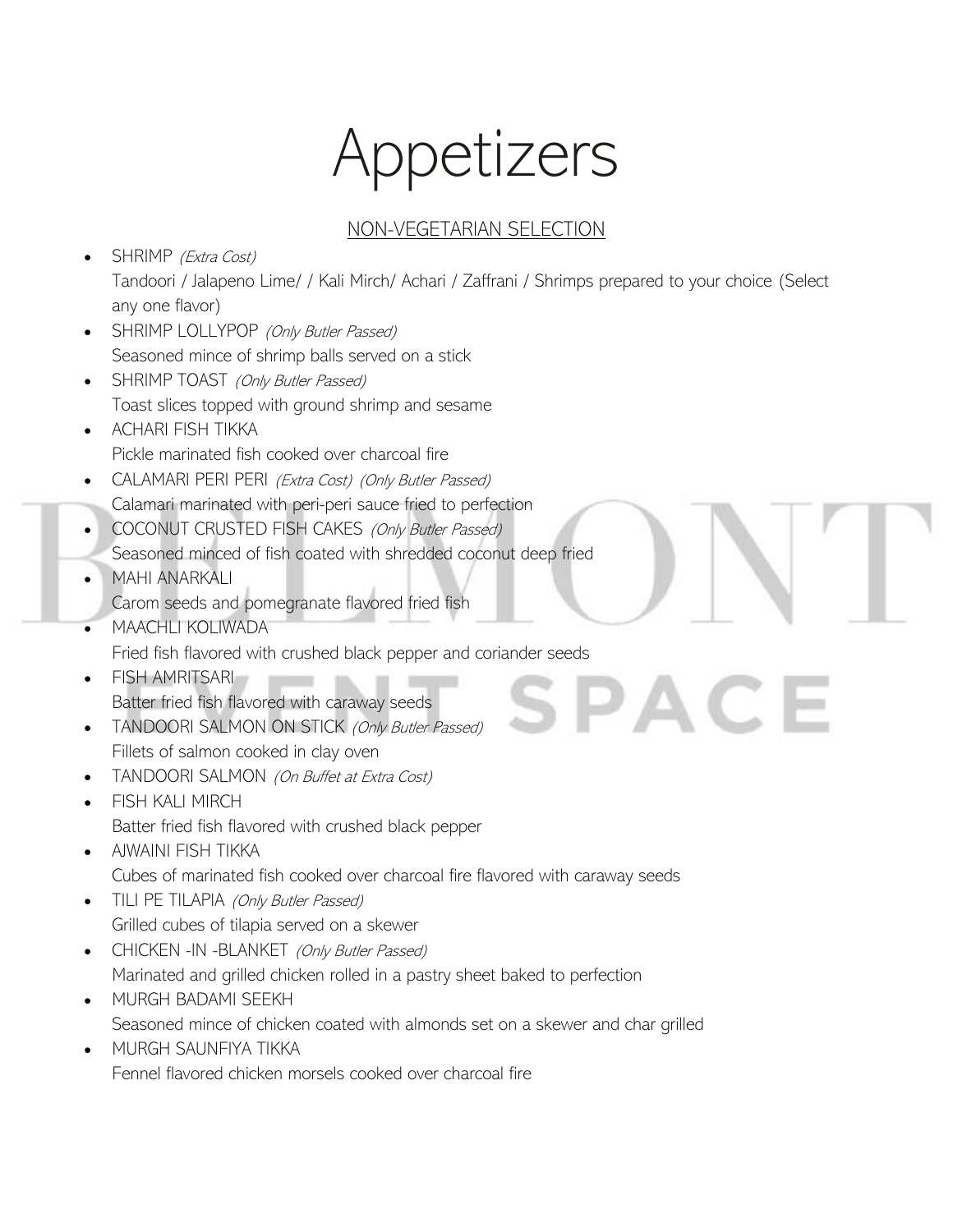

 $SPACE$ 

- MURGH ADRAKI KEBAB Ginger flavored chicken kebab cooked in clay oven
- MURGH KALI MIRCH
	- Cracked black pepper coated chicken kebab
- MURGH TIKKA
	- Yogurt marinated chicken kebab cooked in a clay oven
- MURGH MALAI KEBAB Yogurt & cheese flavored chicken kebab cooked in a clay oven
- MURGH SHASHLIK (Only Butler Passed) Chicken, tomato, onion, & bell pepper served on a cocktail skewer
- MURGH HARYALI TIKKA Chicken kebab coated with a blend of green herbs
- MURGH ACHARI KEBAB Pickle flavored chicken kebab cooked in clay oven
- MURGH KASTOORI KEBAB Minced chicken kebab flavored with kashmiri spices
- MURGH RESHMI KEBAB Minced chicken flavored with cheese, ginger, garlic and char grilled
- MURGH ANGAARE Spicy chicken kebab cooked in a clay oven
- MURGH LASOONI TIKKA Garlic flavored chicken kebab cooked in clay oven
- CHICKEN CUTLET Seasoned minced chicken patties, shallow fried
- NOORANI MAIL-JOL Minced chicken & lamb cooked on a skewer in a clay oven
- MURGH PESHAWARI KEBAB Boneless pieces of chicken marinated in yogurt, cream, spices and char grilled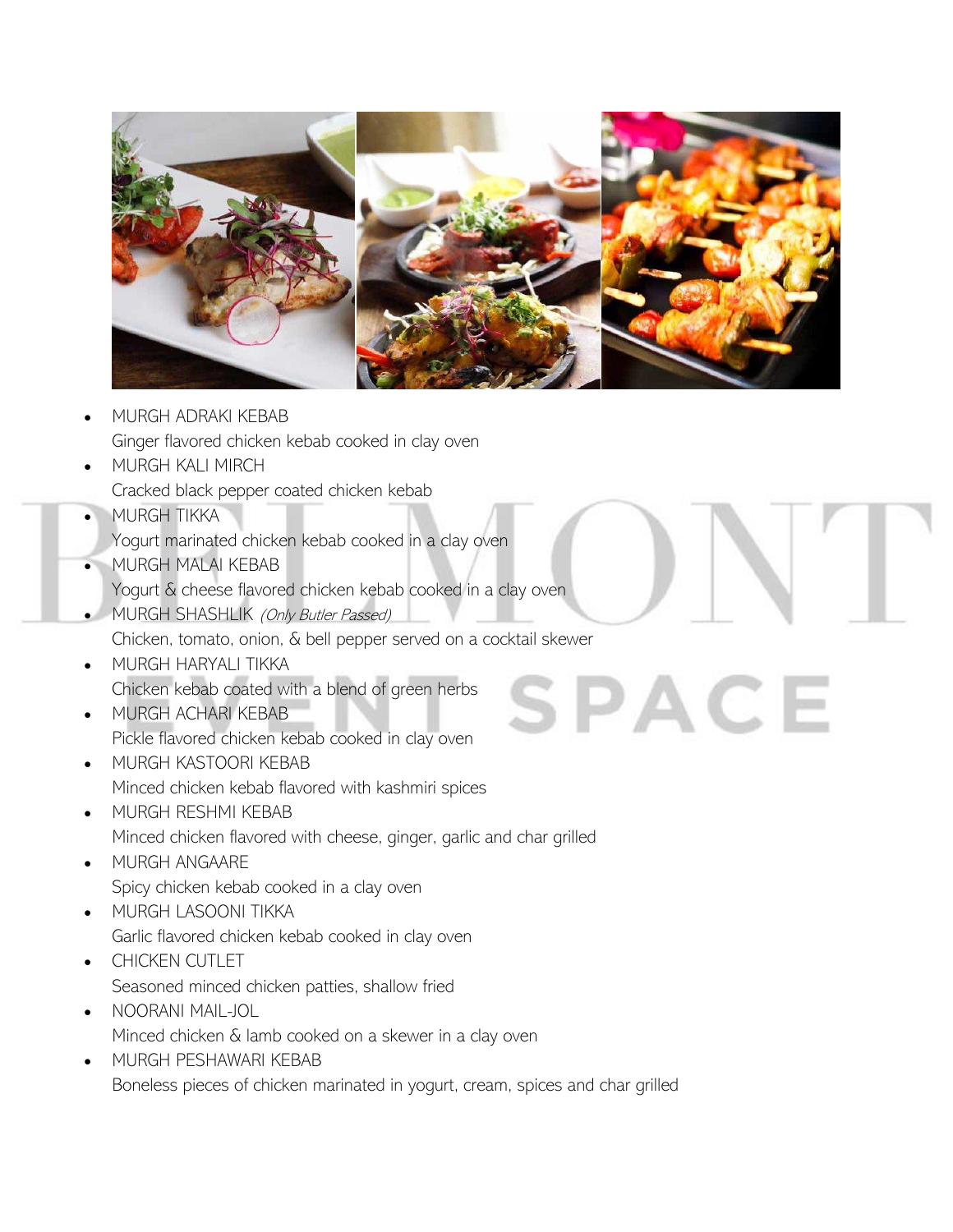- MURGH BATATA (Only Butler passed) Scooped potato filled with basil flavor minced chicken
- TANDOORI CHICKEN CHOP (Extra Cost) Chicken chops marinated with a special blend of spices, grilled over charcoal fire
- CHICKEN KEEMA CROSTINI Crisp bread toast topped with seasoned mince of chicken
- CHICKEN KEEMA SLIDER Indian spiced mince chicken served on a burger bun
- CHICKEN KEEMA SAMOSA Triangular pastry turnovers filled with seasoned mince of chicken
- TANDOORI LAMB CHOP (Extra Cost) Lamb chops marinated with yogurt and spices, char grilled
- BOTI KEBAB Lamb kebab marinated overnight in yogurt and charcoal grilled
- KAKORI KEBAB (Only Butler Passed) Double mince lamb flavored with freshly grounded herbs cooked on a skewer in a clay oven
- CHAPPLI KEBAB
- Ground lamb patties
- LAMB SEEKH KEBAB
	- Minced lamb cooked on a skewer in a clay oven
- GILLAFI KEBAB
	- Onion & bell pepper coated minced lamb cooked on a skewer
- LAMB SHASHLIK (Only Butler Passed) Lamb, tomato, onion and bell peppers served on a cocktail skewer
- LAMB KEEMA CROSTINI Crisp bread topped with seasoned mince of lamb garnished
- SHIKAMPURI KEBAB Fine minced of seasoned lamb patties stuffed with yogurt and onions
- LAMB KEEMA SAMOSA Golden fried pastry turnovers filled with seasoned mince of lamb
- LAMB KEEMA SLIDER Seasoned mince of lamb on a burger bun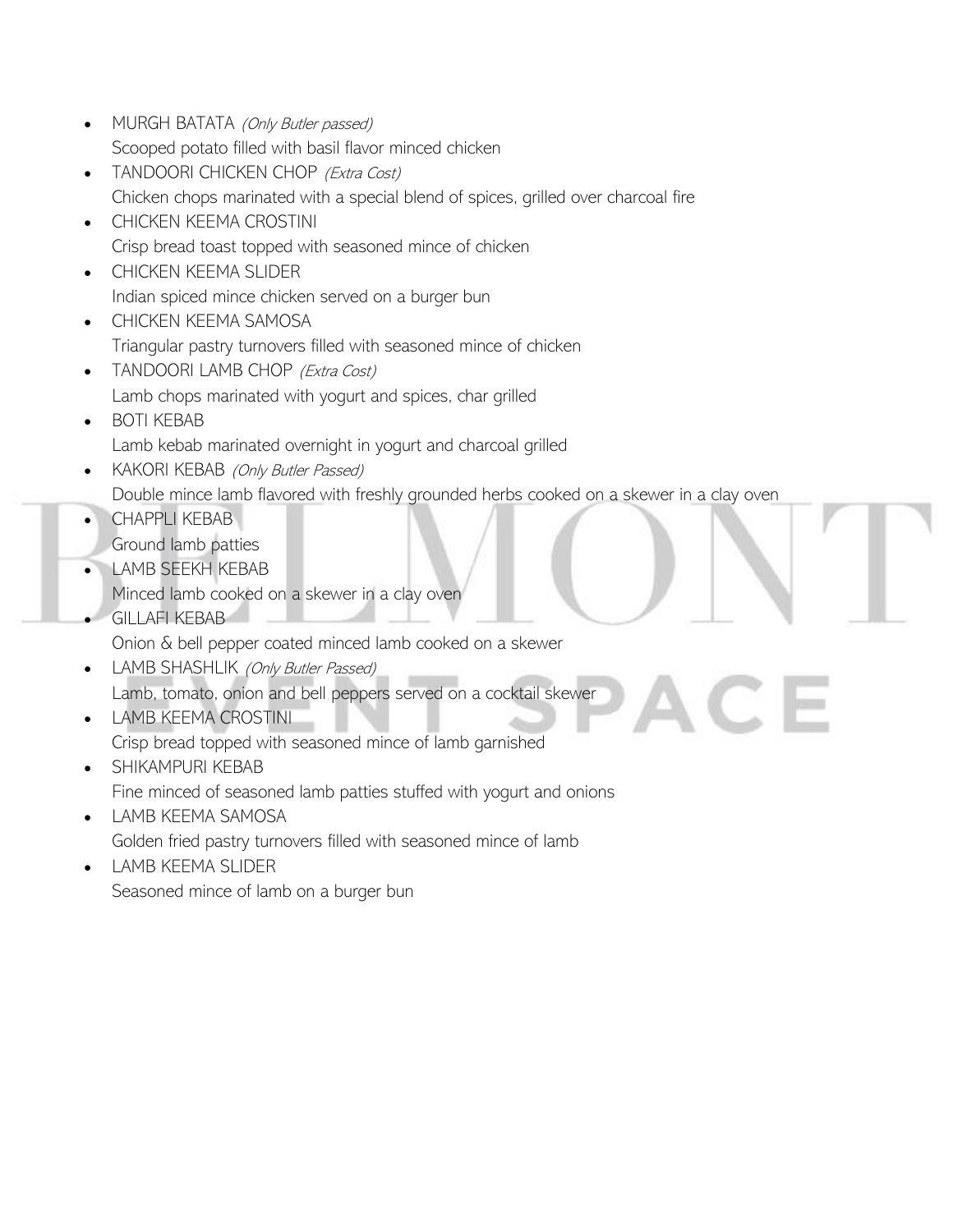# Main Course

#### VEGETARIAN SELECTION PANEER

ACE

- PANEER CAPSICUM MASALA Cottage cheese cubes cooked with green bell pepper • PANEER METHI MALAI /PANEER METHI MALAI MATTAR
- Cottage cheese and fenugreek cooked in a creamy sauce
- PANEER BHUJIA WITH MATTAR Ground homemade cottage cheese with green peas
- PANEER KAJU PHOOL MAKHANA Cashew nut & stone flower served with cottage cheese cubes
- PANEER KALI MIRCH
- Cracked pepper flavored cottage cheese
- SHAHI PANEER
- Cubes of cottage cheese cooked in saffron and cashew nut gravy
- PANEER KORMA Cottage cheese cooked with yogurt in creamy sauce
- PANEER JALFREZI Cottage cheese blended with medley of vegetables
- PANEER MAKHANI Cottage cheese in rich tomato sauce with cream & butter
- PALAK PANEER Cottage cheese cubes cooked in a spinach sauce
- PANEER ACHARI Cottage cheese cooked in pickle, onions and tomato sauce
- PANEER KADAI Cottage cheese with tomatoes, onions, & bell peppers
- PANEER MATTAR Green peas & cottage cheese cubes curry
- PANEER LABABDAR

Cottage cheese cubes flavored with fennel cooked in tomato, and onion

• PANEER KHURCHAN Sliced cottage cheese cooked with juliennes of capsicum, tomato and onions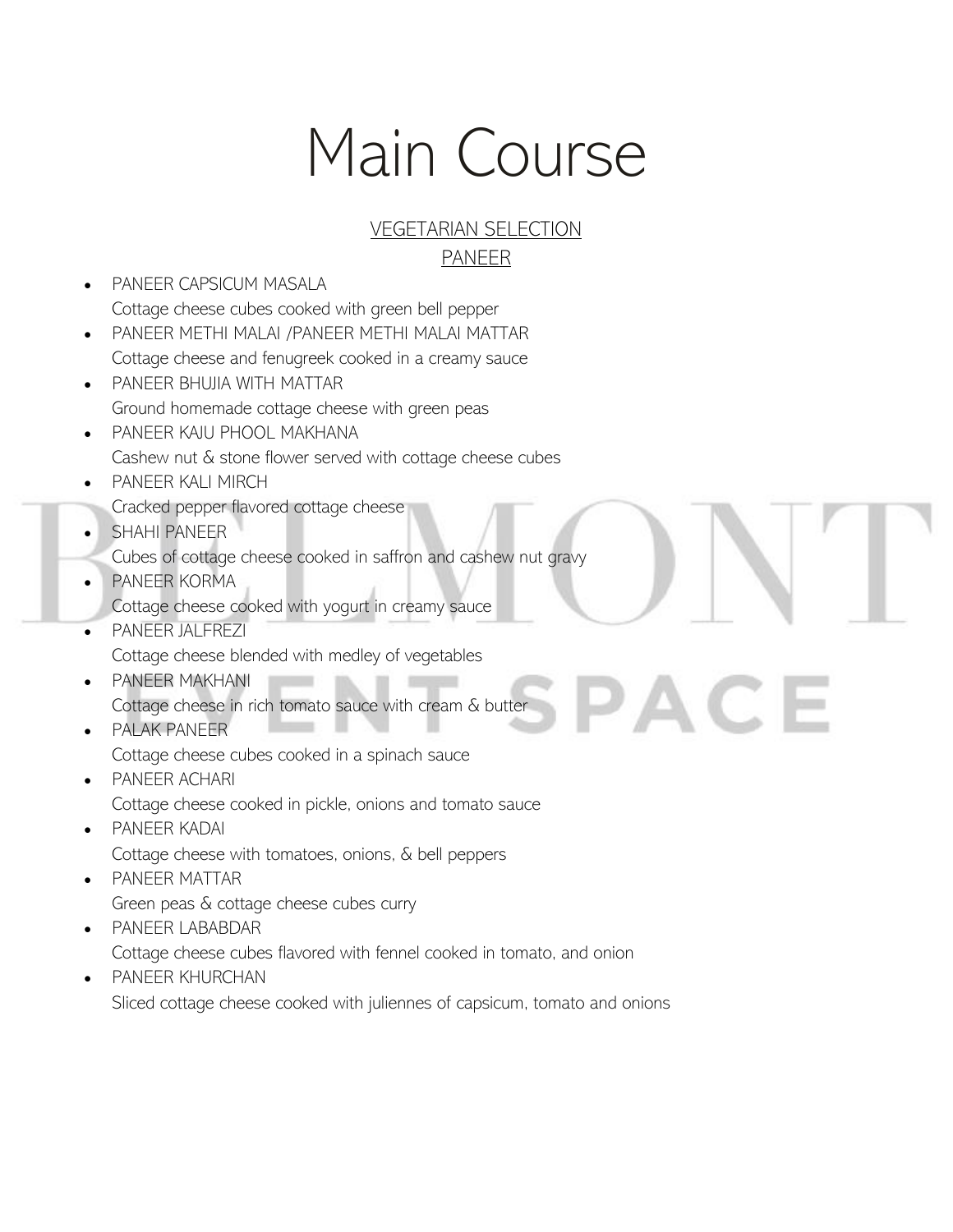

• PALAK PANEER KE CHARRE

Spinach puree flavored with fresh grounded herbs and spices with small dices of cottage cheese

• MALAI KOFTA

Cottage cheese dumplings in creamy sauce

- SHAAM SAVERA
- Spinach & cottage cheese dumplings in butter based gravy
- TOMATO JODHPURI
- Seasoned cottage cheese filled in tomato shell floated with sauce • LYCHEE NARGISI KOFTA (Extra Cost)
- Crumbled cottage cheese stuffed in a whole lychee fruit and cooked with gravy
- PANEER PASANDA Cottage cheese stuffed with green chutney and nuts in velvety cashew nut gravy
- PANEER KHANDARI (SEASONAL) Triangular stuffed cottage cheese cooked in cashew nut and tomato gravy

### VEGETABLES

- MAKAI KHUMB MASALA Baby corn & mushrooms cooked in creamy sauce
- BHARVAN MIRCH Stuffed banana peppers with choice of cottage cheese or vegetables
- METHI MALAI MATTAR Fenugreek leaves & green peas cooked in creamy sauce
- MUSHROOM MATTAR Mushrooms & green peas cooked in a light sauce
- VEGETABLE JALFREZI Juliennes of tomatoes, onions, & bell peppers with mixed vegetables
- PANCHMEL KADAI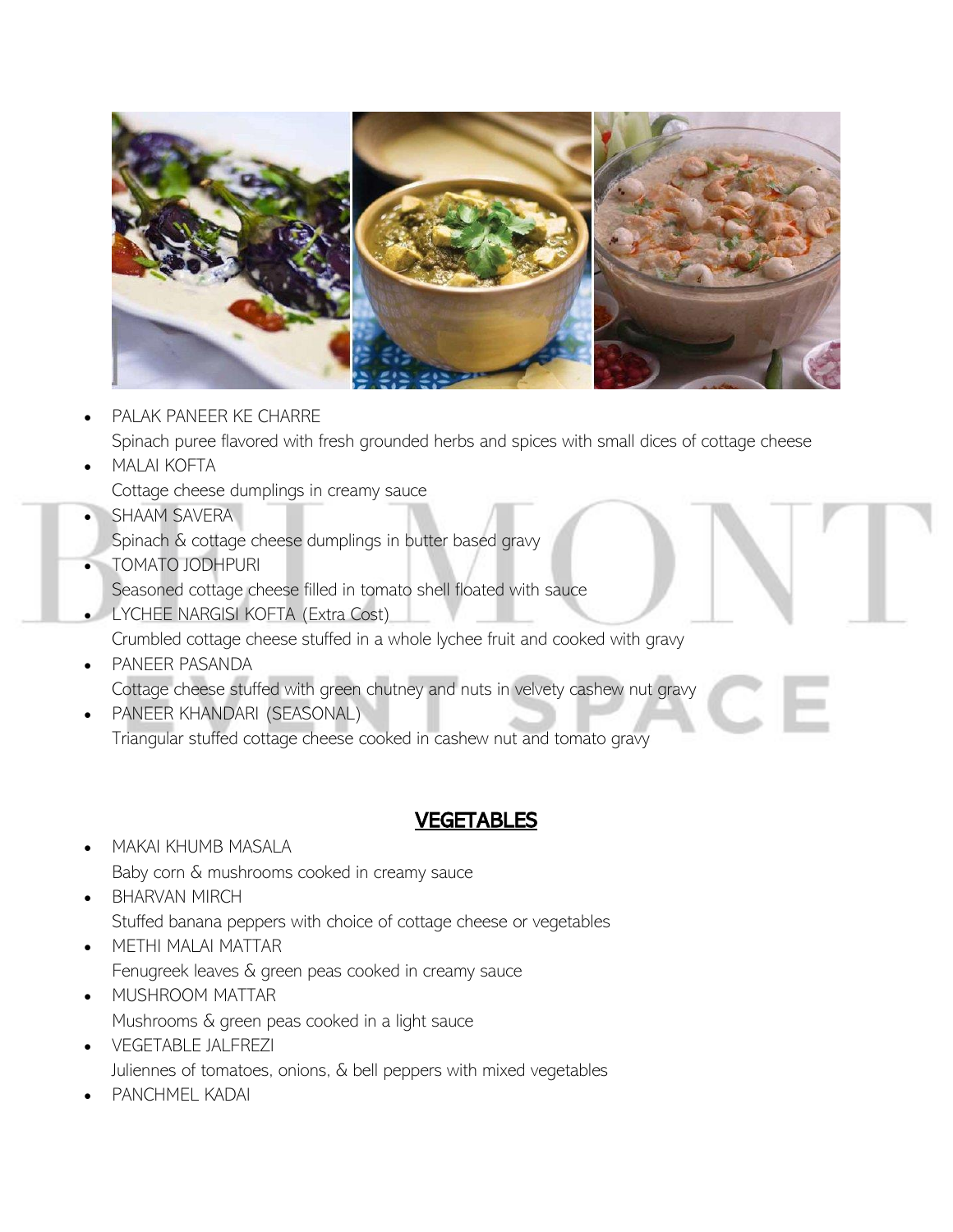Baby corn, baby potatoes, cauliflower, carrots & french beans in a rich and spicy masala

- SARSON KA SAAG Thick curry made from ground mustard leaves • BAGARE BAINGAN
	- Whole baby eggplant in a hyderabadi style curry
- VEGETABLE BHEL (ON TAWA) Choice of two dry vegetables (on a skillet)
- DUM ALOO KASHMIRI Scooped potatoes filled with dry fruits & nuts, in a creamy sauce
- DUM ALOO MASALA Steamed potatoes in a creamy sauce
- PAHADI ALOO Steamed baby potatoes cooked with authentic spices
- ALOO PALAK BHAJI Finely chopped spinach with potatoes
- JEERA ALOO
- Cumin seed flavored potatoes
- METHI ALOO
	- Fenugreek leaves flavored potatoes
- ALOO BAINGAN
- Eggplant & potatoes cooked with herbs and spices
- ALOO DAHIWALA Potatoes cooked in a yogurt based gravy
- SPINACH KOFTA IN MAKHANI SAUCE Finely chopped spinach roundels served in a creamy tomato sauce
- GOBHI MASSALLAM Whole head of cauliflower cooked in a clay oven
- GOBHI ALOO MATTAR Cauliflower, potatoes, & green peas cooked on a slow flame
- BHINDI MASALA Spiced okra cooked with onions
- KURKURI BHINDI Okra lightly dipped in corn flour batter & crispy fried
- BHINDI ALOO JUGALBANDI Whole okra and diced potatoes cooked with a special blend of herbs and spices
- BAINGAN BHARTHA Eggplant concasse cooked with green peas
- ACHARI BAINGAN Whole baby eggplant flavored with mango pickle
- STUFFED BAINGAN MASALA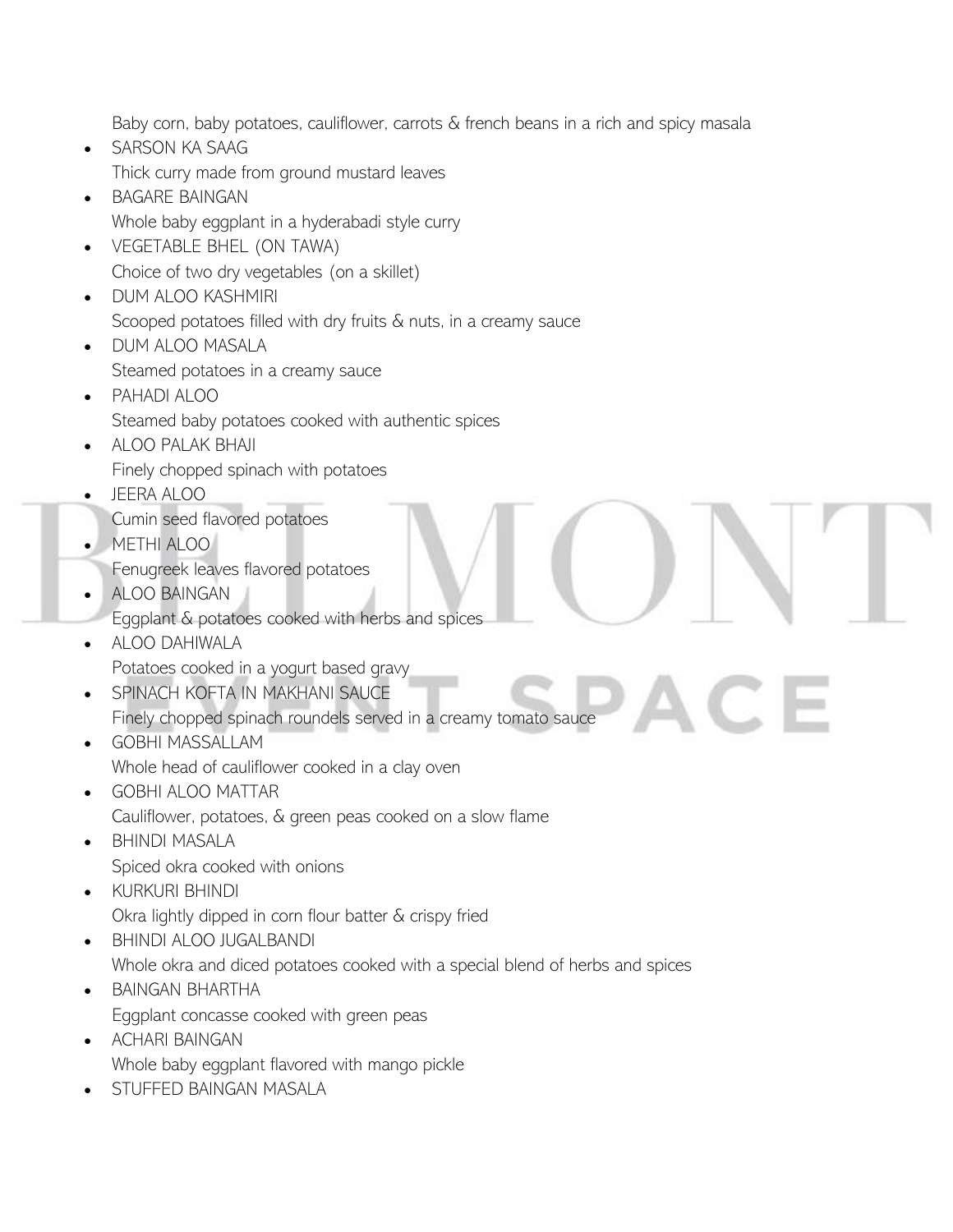Whole baby eggplant slit four & stuffed with indian spices

- GOAN VEGETABLE CURRY Assorted vegetables in a traditional "chili hot & tangy"goan curry
- MIXED VEGETABLES MAKHANI

A mélange of vegetables in a rich and creamy tomato sauce finished with butter and cream

- KHUMB DO PIAZA Button mushrooms, fresh herbs and spices
- ALOO CHANNA

Potatoes and spiced chickpeas • PALAK CHOLE

- Spinach and chick peas curry
- VEGETABLE KOLHAPURI (SUBZI) Carrot, potatoes, cauliflower, french beans, green peas, ginger, garlic, coconut, cloves, black pepper, poppy, coriander seeds, red chili, turmeric, garam masala

LENTILS C D A C E

- VIDESHI SUBZI/VILAYATI SUBZI Sauteed veggies like zucchini, broccoli, peppers, baby corn and carrot cooked with select spices
- TANDOORI STUFFED SESAME ALOO

Sesame potato roulade with stuffed cottage cheese with creamy sauce

• NAVRATTAN CURRY

Traditional combination of nine different vegetables cooked in an exotic curry sauce

- BALTI DAL Blend of three lentils
- CHANNA RAWAL PINDI Spiced chickpeas & onions curry
- DAL MAKHANI Black lentils cooked in butter based gravy
- DAL MAHARANI/DAL MOGHUL Black lentils & kidney beans cooked on slow fire
- PUNJ RATNI DAL Blend of five lentils cooked on a low flame
- RAJMAH MASALA Red kidney beans cooked on a low flame
- YELLOW DAL WITH GARLIC TADKA Yellow lentils cooked to perfection on slow fire finished with tempered herbs and spices
- PUNJABI KADI PAKORA Thick yogurt base gravy and vegetable fritters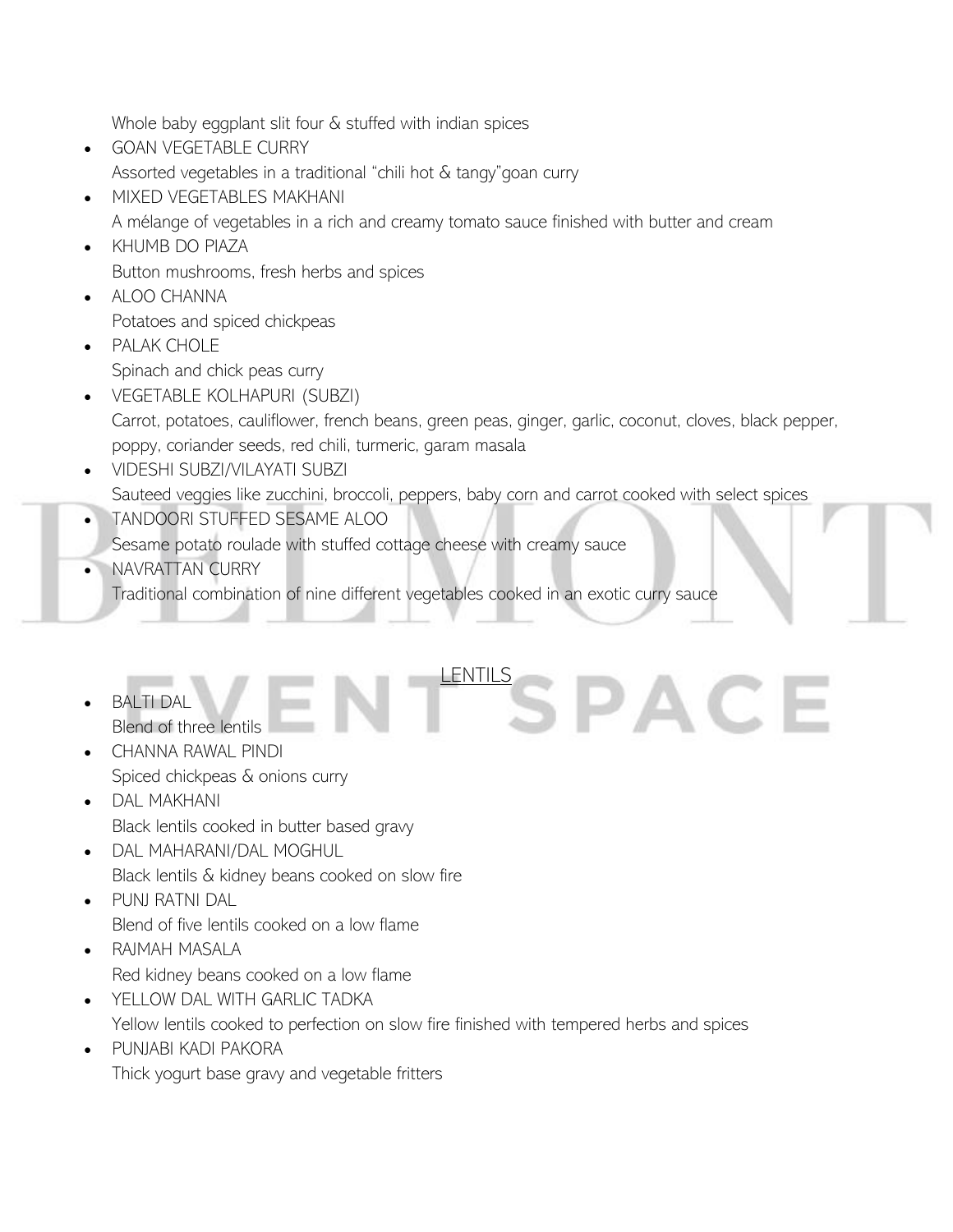# Main Course

#### NON-VEGETARIAN SELECTION **CHICKEN**

- MURGH TIKKA MASALA Creamy grilled boneless chicken in a velvety sauce
- MURGH JALFREZI Boneless chicken with juliennes of tomatoes, onions, & bell peppers
- MURGH MAKHMAL-E-ZAFRANI Boneless chicken breasts marinated in saffron and yogurt
- MURGH SAAG Boneless chicken cubes with spinach
- MURGH METHI
- Boneless chicken cubes with fenugreek leaves & spices
- MURGH KHURCHAN Shredded chicken cooked with tomatoes & onions
- MURGH KEEMA Minced chicken cooked with authentic indian spices
- MURGH MAKHMALI KOFTA Minced chicken roundels served in saffron gravy
- MURGH KADAI Chicken cooked with chunks of tomatoes, onions, & bell peppers
- MURGH MAKHANI Chicken cooked in a rich tomato sauce with cream & butter
- MURGH VINDALOO Potatoes & boneless chicken cubes in spicy gravy
- MURGH TANDOORI-DRY Chicken marinated in yogurt and cooked in a clay oven
- MURGH SHAHI KORMA Boneless chicken cubes cooked in creamy gravy
- MURGH DO PIAZA Pearl onions served with boneless chicken cubes
- MURGH DUM LAZEEZ Breast of chicken stuffed with spinach cooked in creamy sauce
- MURGH KALI MIRCH Boneless chicken cubes served in cracked pepper gravy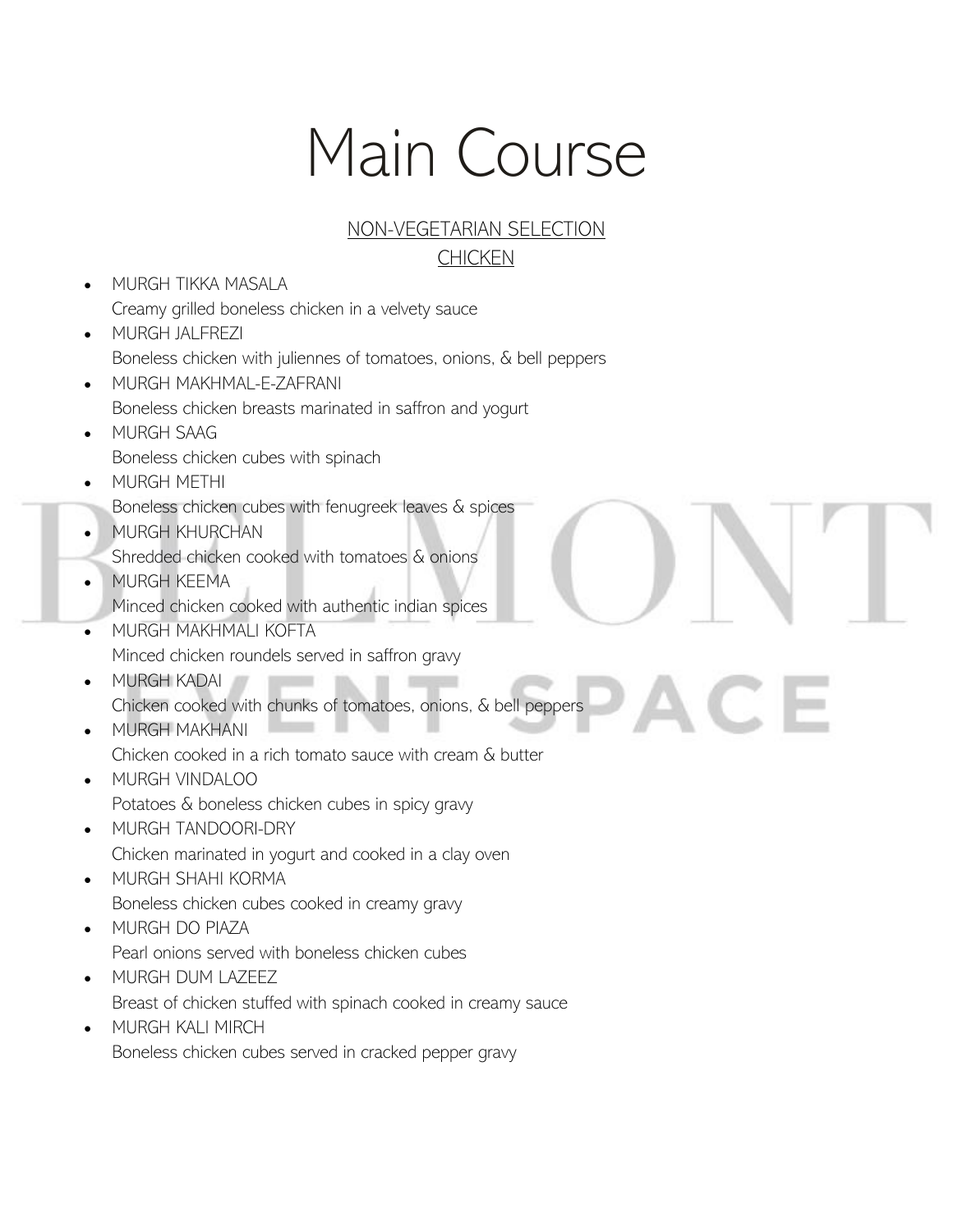

- MURGH KOLAHPURI (SPICY) Coconut flavored chicken cubes with maharashtra spices
- MURGH KALI MIRCH Boneless chicken cubes served in cracked pepper gravy
- MURGH DUM BADAM PASANDA
- Chicken cubes cooked in an almond based gravy
- MURGH LAJAWAB Shredded chicken stir cooked with a blend of spices and shreds of red & green chilies, ginger and fresh coriander

ACE

- MURGH METHI MALAI Traditional fenugreek flavored creamy morsels of boneless chicken
- MURGH MASALEDAR Home style chicken curry
- MURGH HYDERBADI

Chunks of chicken cooked andhra style in peanut and coconut based gravy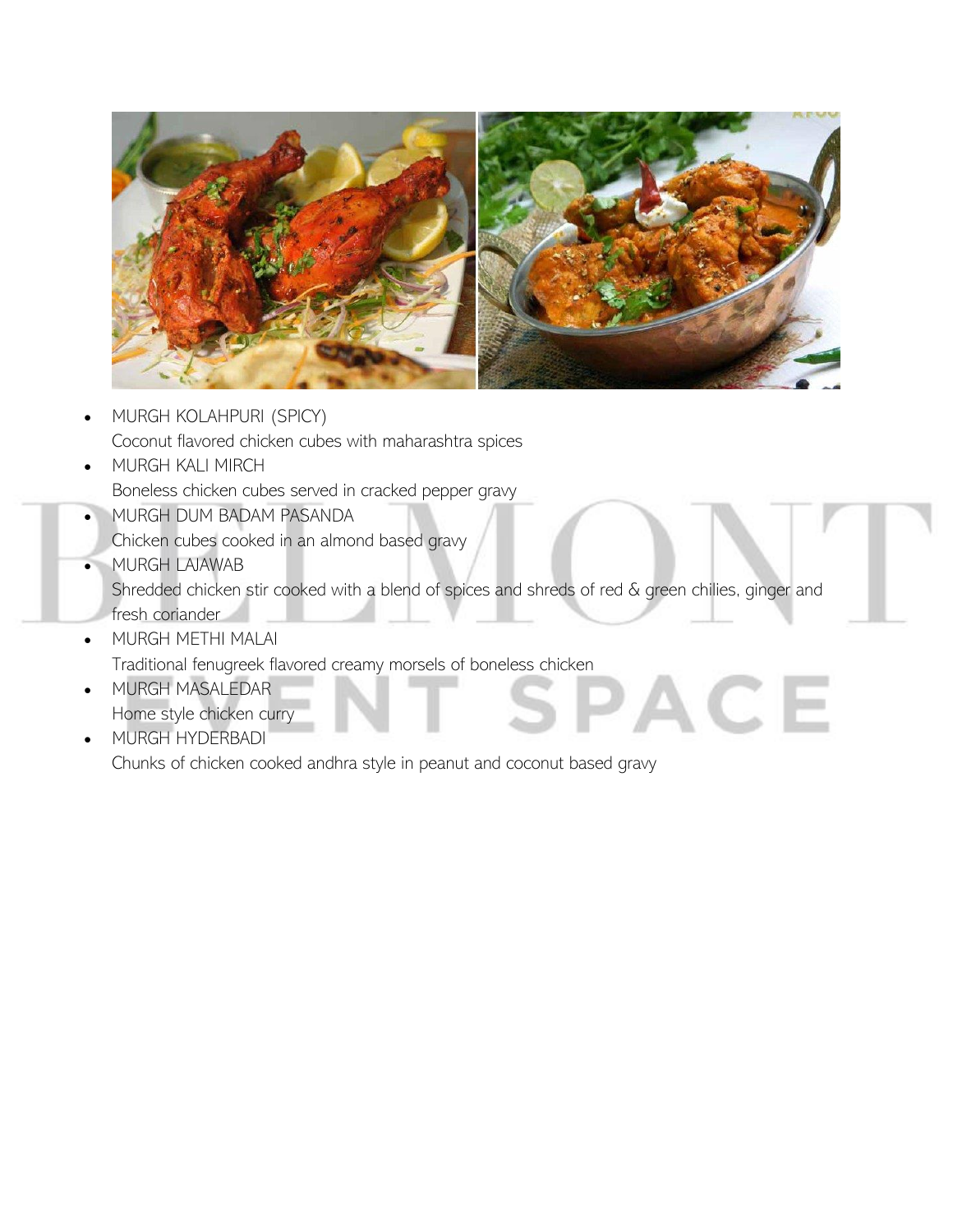

## LAMB & GOAT

**SPACE** 

- GOSHT VINDALOO (SPICY) Potatoes & boneless lamb cubes in spicy gravy
- GOSHT NARGISI KOFTA
- Hard boiled eggs coated with lamb in thick gravy
- GOSHT KEEMA MATTAR
	- Minced lamb cooked with snow peas
- GOSHT KHARA MASALA
- Boneless lamb cubes cooked with cracked pepper
- GOSHT DO PIAZA Pearl onions served with boneless lamb cubes
- GOSHT ACHARI Pickle flavored boneless lamb cubes
- GOSHT BADAMI Boneless lamb cubes cooked in an almond based gravy
- GOSHT KADAI Lamb with chunks of tomatoes, onions, & bell peppers
- GOSHT SAAG Boneless lamb cubes cooked with finely chopped spinach
- GOSHT CHILLI MASALA Minced lamb and lamb with bones cooked together
- ROGAN JOSH Boneless lamb cooked with its own juices in light gravy
- DUM KA GOSHT KORMA Lamb marinated in yogurt and spices cooked to perfection
- BABY GOAT MASALA Baby goat pieces cooked in light gravy
- GOSHT BHUNA MASALA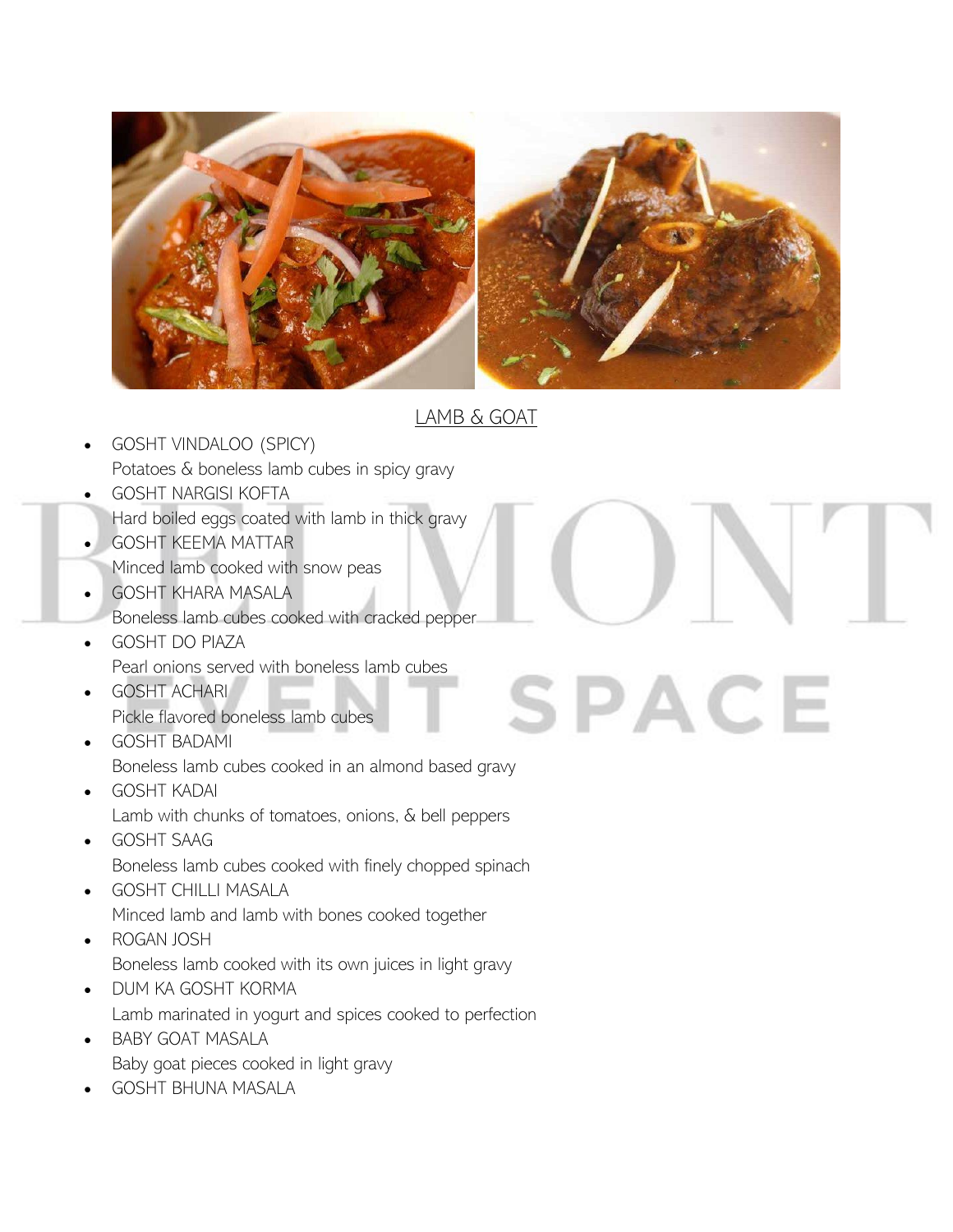Select cuts of lamb dry roasted in a pan with freshly pounded spices and simmered in an aromatic gravy

- GOSHT DALCHA Select cuts of lamb cooked with lentils, herbs and spices
- LAMB KEEMA Minced lamb cooked with authentic indian spices
- GOAT PESHWARI Pot braised goat bone infused with cinnamon and cloves

#### SEAFOOD SHRIMP OR FISH (AT ADDITIONAL COST)

AC.

- BENGALI FISH/SHRIMP CURRY Fish or shrimp cooked in a authentic mustard sauce
- MAACH BHAJA
- Fillet of fish marinated in bengali spices and fried
- BENGALI RUI MAACH
- Fish darnes cooked in fried onion, green chillies and cashew nut gravy
- **GOAN FISH CURRY** Fish darnes cooked with coriander seed, cumin, red chilli and tamarind
- MALABAR MEEN CURRY Fish steaks marinated in red chilli paste, turmeric, lemon juice and pan fried
- SHRIMP NILGIRI Shrimp cooked in coconut and basil sauce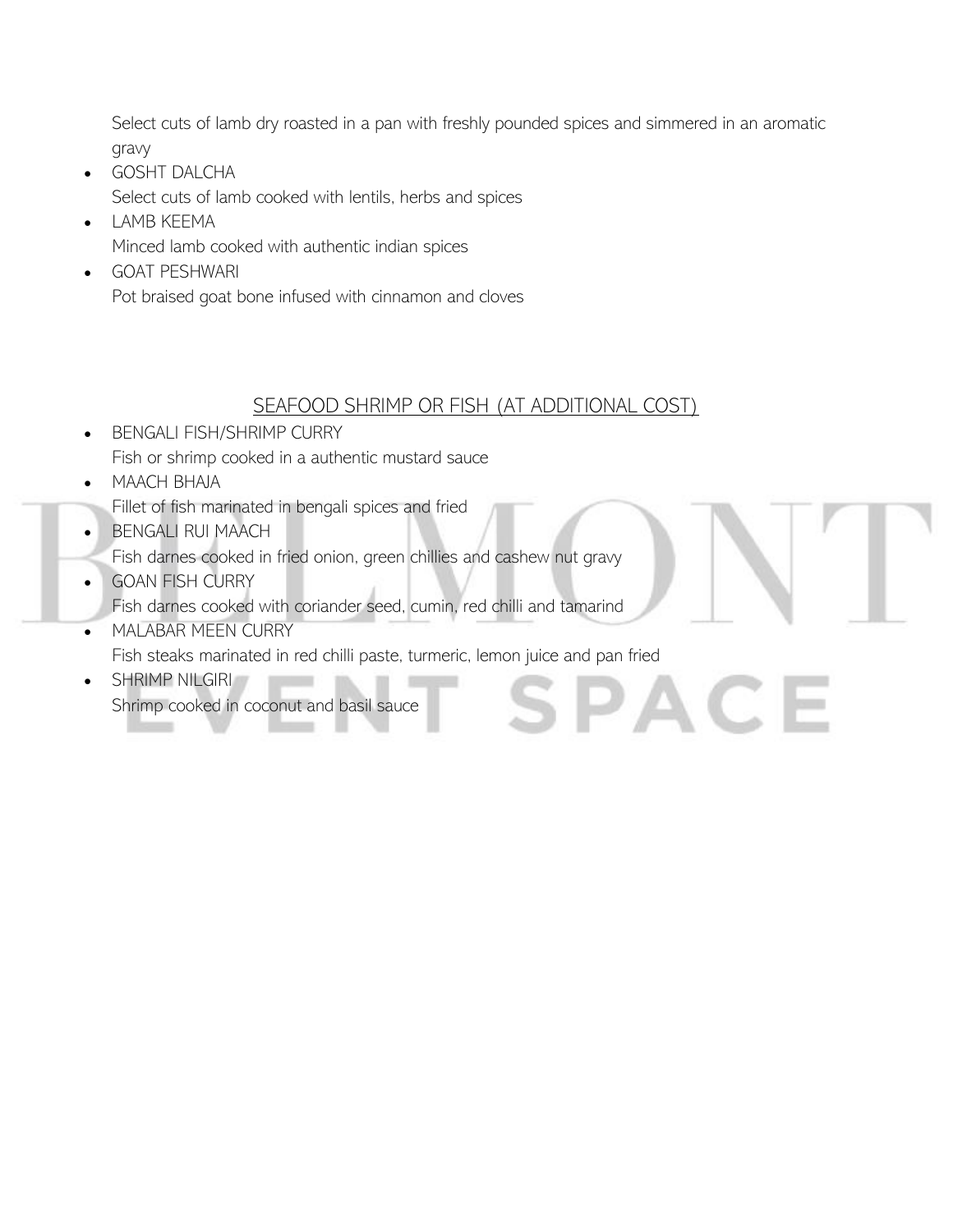#### RICE

- PATIALA PULAO Rice with black chickpeas, green peas, & cubes of cottage cheese
- SAFFRON JEERA PEAS PULAO Saffron rice with cumin seeds and green peas
- CHAMMAN PULAO Rice with cubes of cottage cheese topped with onions
- KASHMIRI PULAO Rice with dry fruits and nuts
- SAFFRON PULAO Saffron rice with tempered cumin seed
- VEGETABLE PULAO Rice cooked with mixed vegetables
- TIRANGA PULAO Saffron rice with green peas & carrots
- PEAS PULAO Rice with green peas



# VARIETIES OF BIRYANI

• SUBZ BIRYANI

Basmati rice cooked with a selection of fresh vegetables, herbs and spices

- KATHAL BIRYANI Fine grain basmati rice cooked with jack fruit
- MURGH HYDERABADI BIRYANI Fine grain basmati rice cooked with chicken, freshly grounded herbs and a blend of aromatic spices
- GOSHT DUM PUKHT BIRYANI/GOAT BIRYANI (EXTRA COST) Basmati rice simmer cooked with lamb, mace and kewra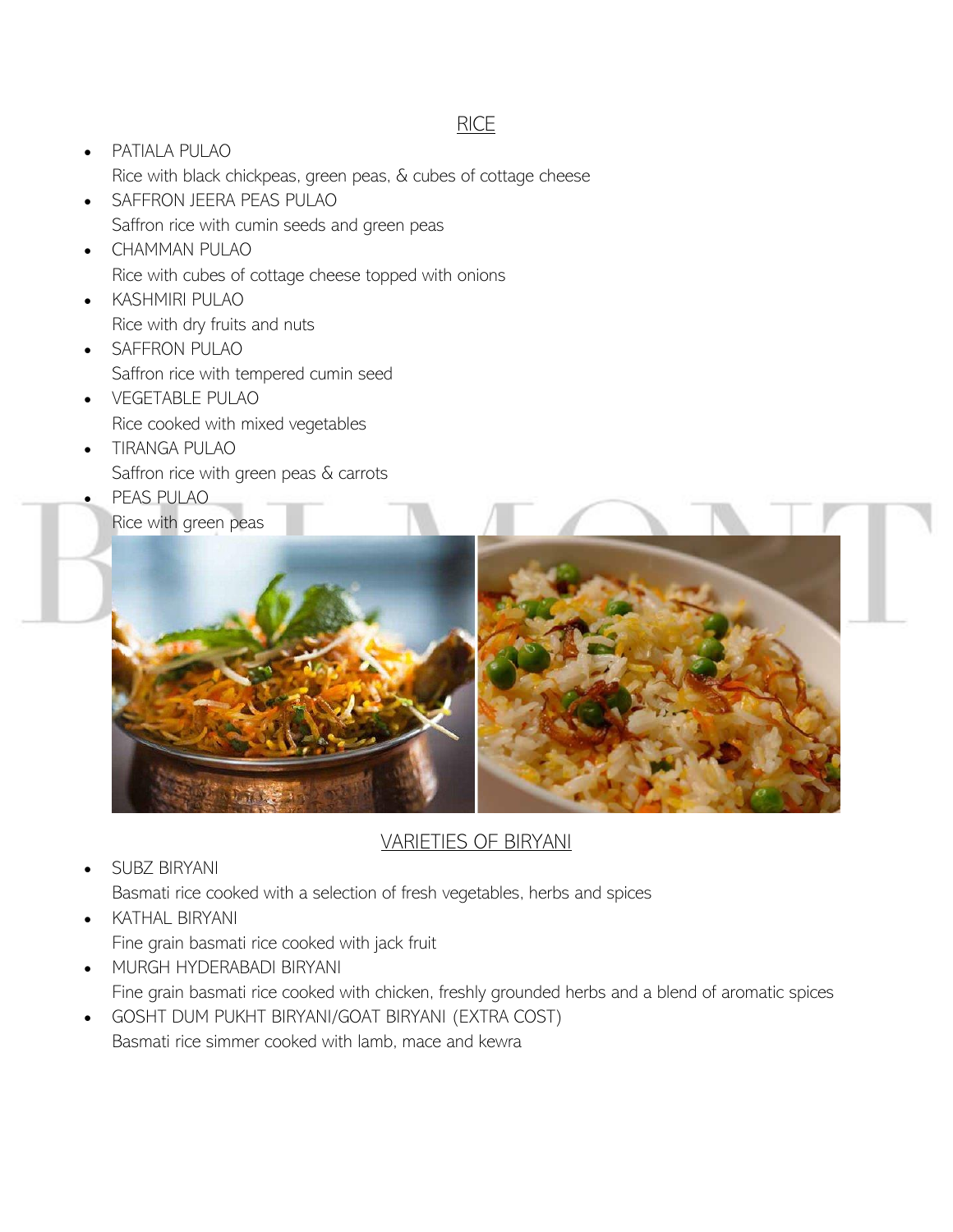#### BREADS (SELECT ANY ONE ITEM)

- ASSORTED BREAD (Assorted Tandoori Breads) (Naan, Lachcha Paratha,Garlic Naan & Onion Kulcha)
- VARIETIES OF HOMESTYLE ROTIS Assorted handmade breads (paratha, phulka, methi) • ROOMALI ROTI
- Paper-thin bread
- MAKKI KI ROTI Flat corn bread
- MISSI ROTI

Lentil flour bread with spices, chopped onions, chilies and dry pomegranate seeds

• PUDINA PARATHA Whole wheat layered bread flavored with dried mint leaves

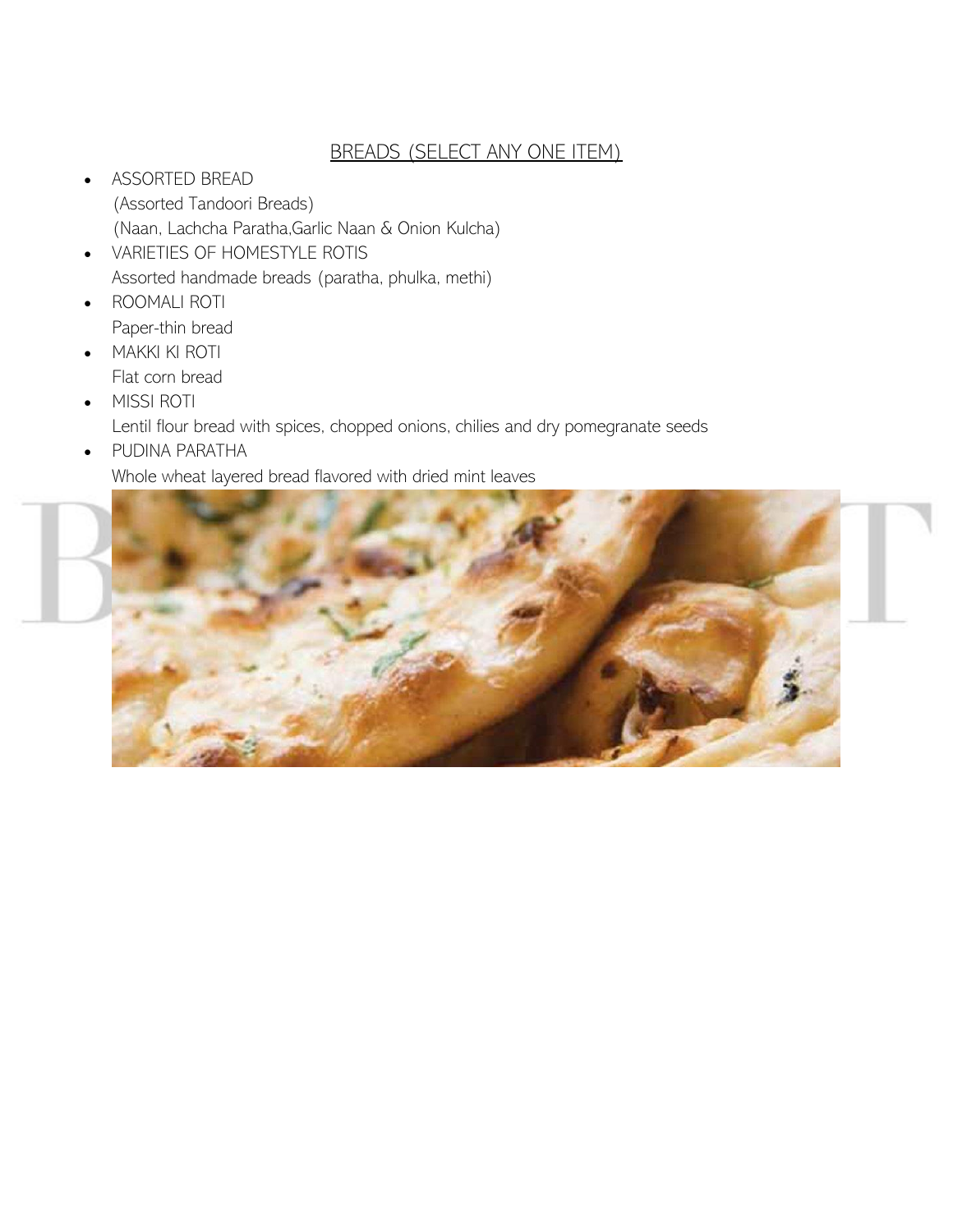#### YOGURT PREPARATION (SELECT ANY ONE ITEM)

- BOONDI RAITA Yogurt with soft mini bread puffs & indian seasoning
- SPINACH RAITA Yogurt with spinach & indian seasoning
- PINEAPPLE RAITA with Walnut topping Yogurt with pineapple & walnuts
- BEETROOT RAITA Yogurt with beet root
- BAINGAN RAITA Yogurt with eggplant & indian seasoning • BHINDI RAITA
	- Yogurt with deep fried okra, & indian seasoning
	- TOMATO/ONION/CUCUMBER RAITA
	- Yogurt with tomatoes, onions, cucumbers, & indian seasoning
- DAHI BHALLA Yogurt with soft lentil doughnuts
- DAHI GUJJIA
	- Yogurt and lentil dumplings stuffed with nuts
- DAHI PAKORI Yogurt with mini lentil dumplings

# SALADS/PICKLES/CONDIMENTS

AC

- BASIC SALAD Two types of Pickles Kachumber salad, corn salad, chick pea salad, slice onion, green chilies and papad
- COMPLETE SALAD BAR Two types of pickles Corn salad, chick pea salad, slice cucumber, green chilies & aloo chaat, three bean salad, pasta salad, & two chef special salad & papad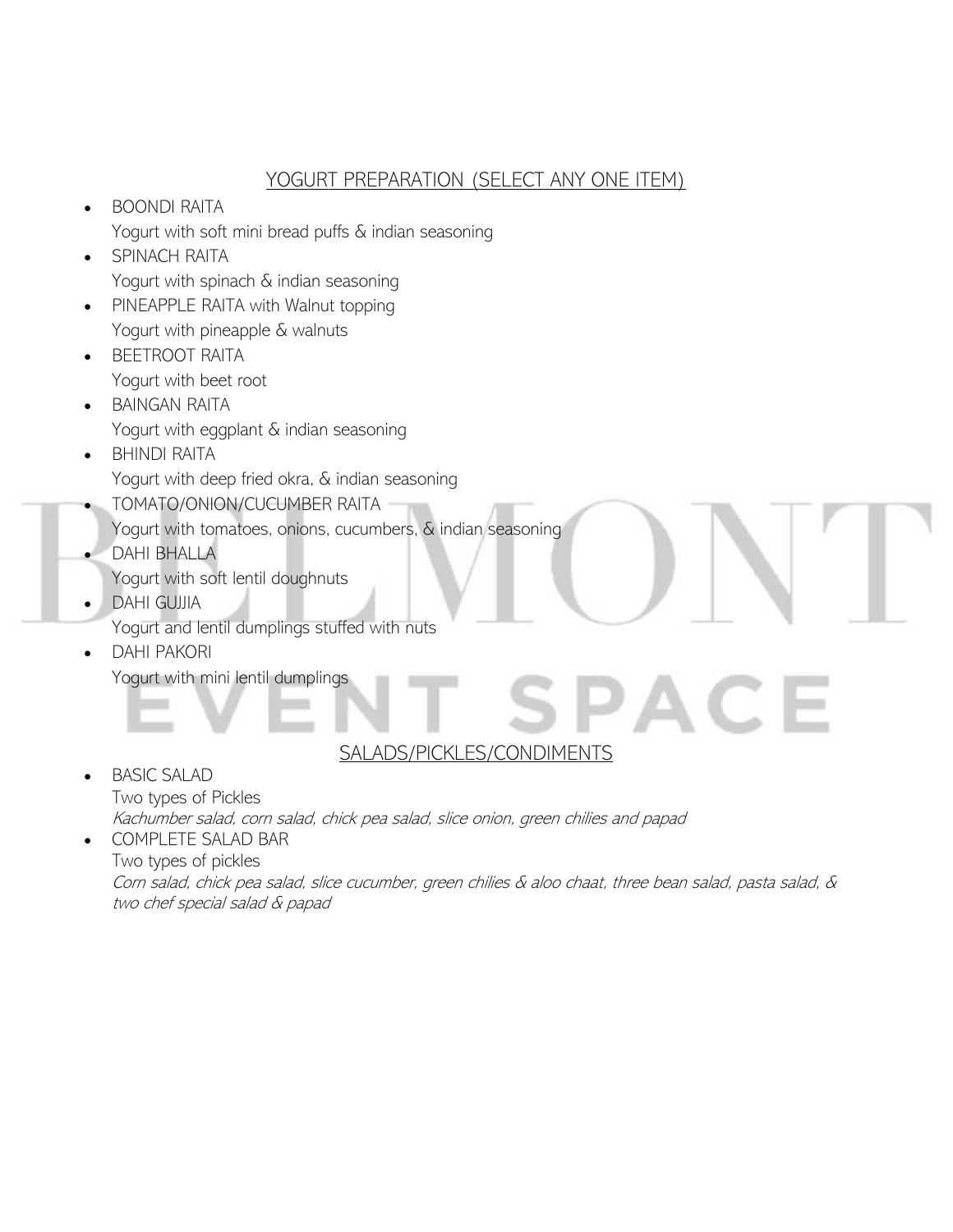

### **DESSERT**

#### • GULAB JAMUN

Cheese & flour dumplings, fried golden, served in sugar syrup

• ANGOORI JAMUN

Bite size cheese & flour dumplings, fried golden, served in sugar syrup

• KALA JAMUN

Dark fried cottage cheese & flour dumplings served in sugar syrup

- MALPUA WITH RABRI (EXTRA COST) Milk and whole flour pancakes, fried crisp golden, seeped in sugar syrup, served with sweet condensed milk
- CHENNA KHEER

Bite size cottage cheese dumplings served in chilled sweet condensed milk garnished with pistachio powder

• RASMALAI

Cottage cheese patties served in sweet condensed milk garnished with pistachio powder

• RASGULLA

Cottage cheese dumplings served in chilled sugar syrup

- ANGOORI JAMUN WITH MANGO RABRI Bite size cheese & flour dumplings, fried golden, served in mango condensed milk
- CHENNA KHEER WITH MANGO RABRI Bite size cottage cheese dumplings served in chilled mango condensed milk
- ICE CREAM (CHOICE OF TWO FLAVORS) Vanilla, Kesar Pista, Tutti Frooti, Fig, Mango, Chocolate, Strawberry, Pistachio..
- MOONG DAL HALWA Roasted moong lentils cooked delicately with milk and sugar topped with nuts and raisins
- GAJAR KA HALWA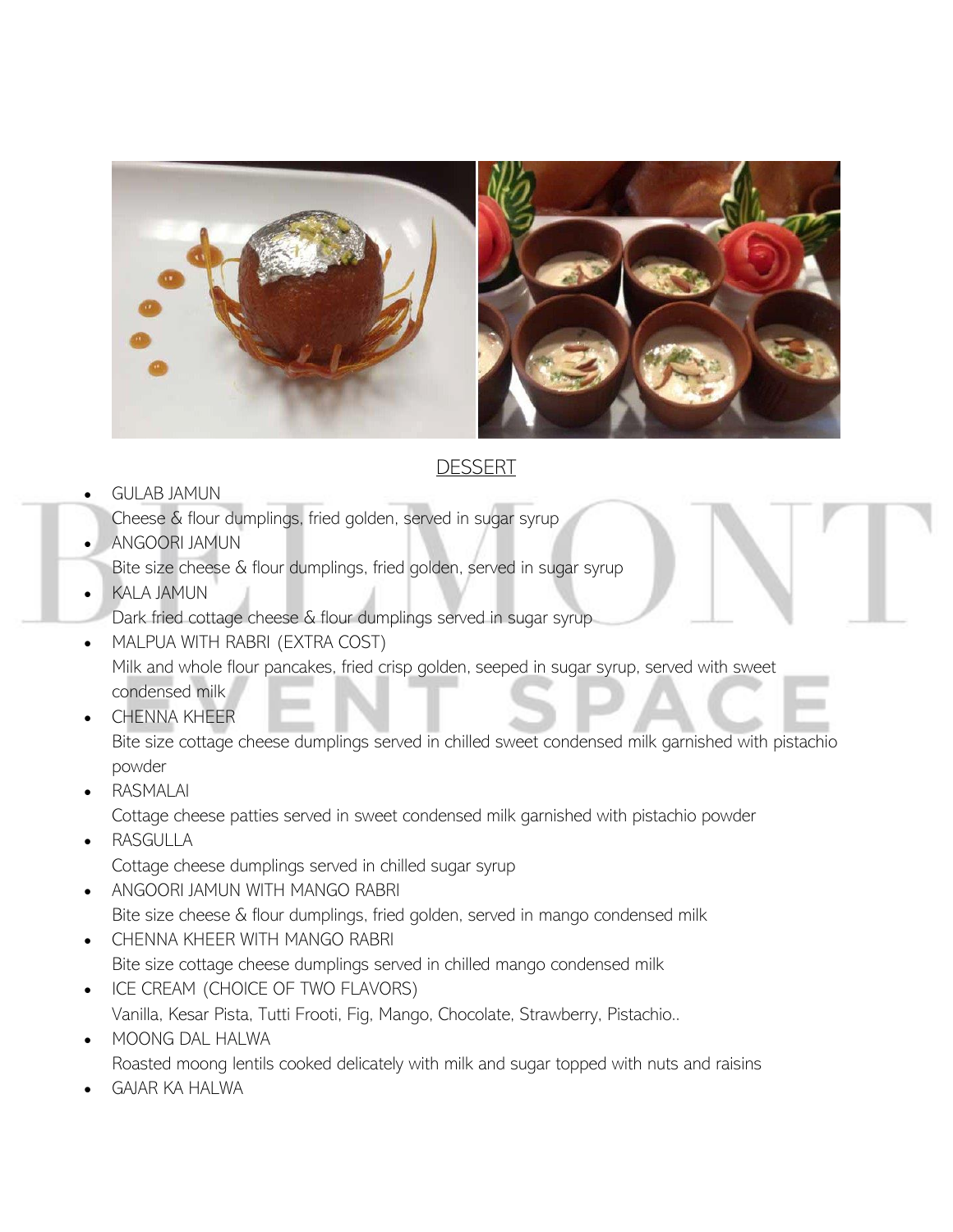Shredded carrot pudding garnished with nuts and raisins

• DOODHI HALWA Bottle gourd cooked in sweet condensed milk



- BADAM HALWA (EXTRA COST) Roasted almond pudding
- AKROT HALWA ((EXTRA COST)
- Roasted walnut pudding
- SEVIYAN KHEER
- Vermicelli pudding with nuts and raisins
- RAWA KESARI Roasted semolina cooked delicately with saffron
- BEET ROOT HALWA Roasted beet pudding
- SPACE • SHRIKHAND (KESARI/MANGO/FRUIT) Sweetened yogurt flavored with saffron and green cardamom seeds
- SHAHI TUKRA Crispy fried bread sliced and served topped with sweet condensed milk garnished with finely chopped pistachios
- PHIRNI

Semolina flour delicately cooked with milk and nuts

- DOUBLE KA MEETHA Crispy fried bread sliced and dipped with condensed milk and infused with saffron and cardamom
- KHUBANI KA MEETHA Dried apricot pudding
- JALEBI (Fresh Jalebi/Live-Extra cost) Sweet indian pretzels
- FRUIT KHEER Diced fruits served in sweet condensed milk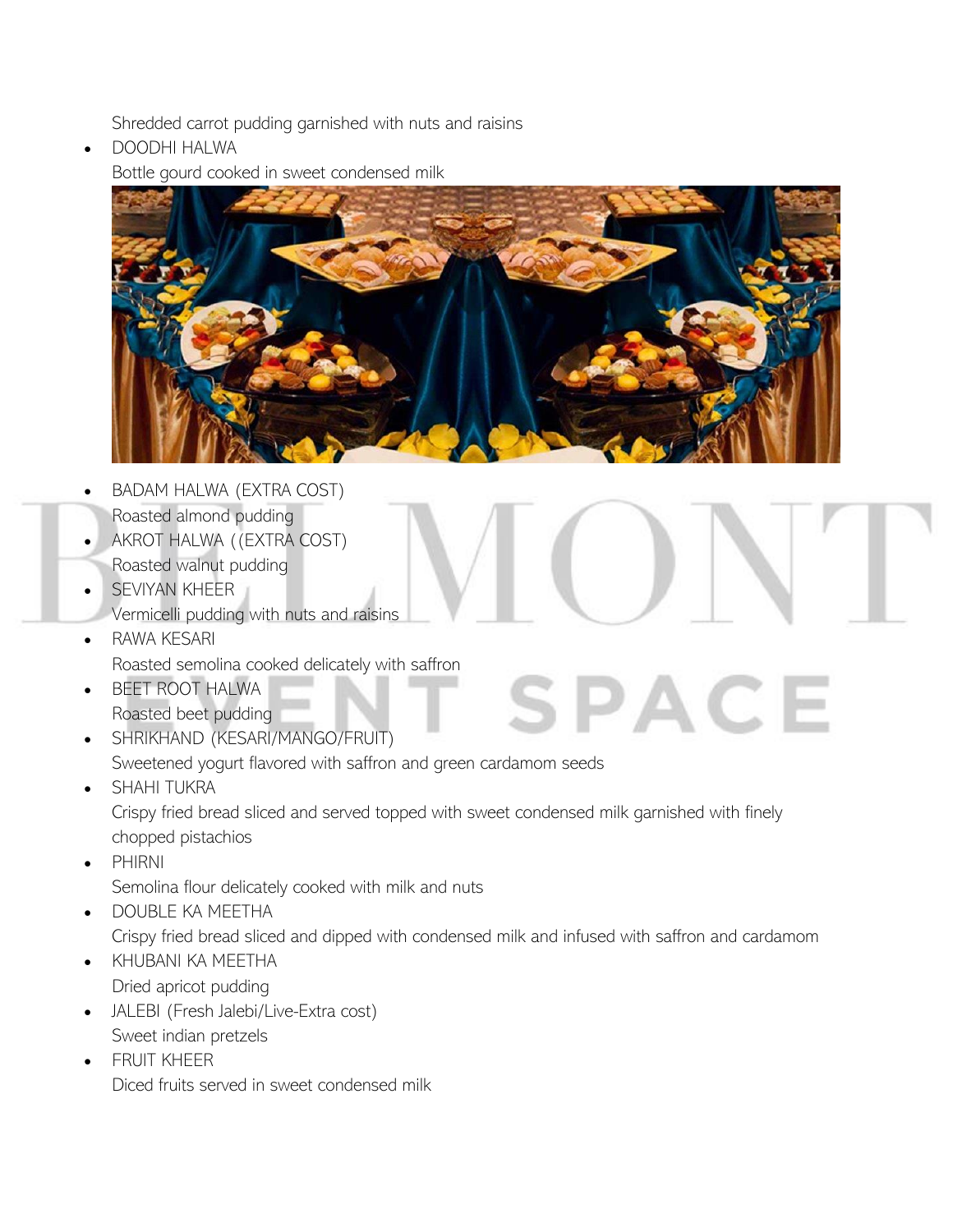- KULFI WITH FALOODA Home style saffron and pistachio ice cream served topped with rice vermicelli
- SABUDANA KHEER Tapioca pudding
- BADAM KHEER Almonds cooked in sweet condensed milk
- PISTACHIO KHEER Pistachio cooked in sweet condensed milk
- RICE KHEER Rice cooked in sweet condensed milk
- GAJAR KHEER Rice cooked with carrots in sweet condensed milk



**LAPSI** 

Craked wheat cooked with milk and sugar lightly flavored with saffron and cardamom

• MAGAS

A delicious gujrati sweet dish made of chick peas flour and condensed milk

• KOPRA PAK

A delicately flavored sweet made from coconut with saffron milk and garnished with nuts

• MANGO BURFI

A delightful milk based sweet with mango flavor

- CHOCOLATE HALWA WALNUT HALWA IN COOKIE SHELLS (at Extra Cost) Chocolate pudding served in cookie shells
- CHOCOLATE HALWA WITH ICE CREAM Chocolate pudding served with vanilla ice cream
- KESAR PISTA/STRAWABERRY BASUNDI Pudding flavored with saffron and pistachio or strawberry
- DATE WONTON/DATE PANCAKE WITH ICE CREAM Rich date mixture stuffed in wontons served with vanilla ice cream